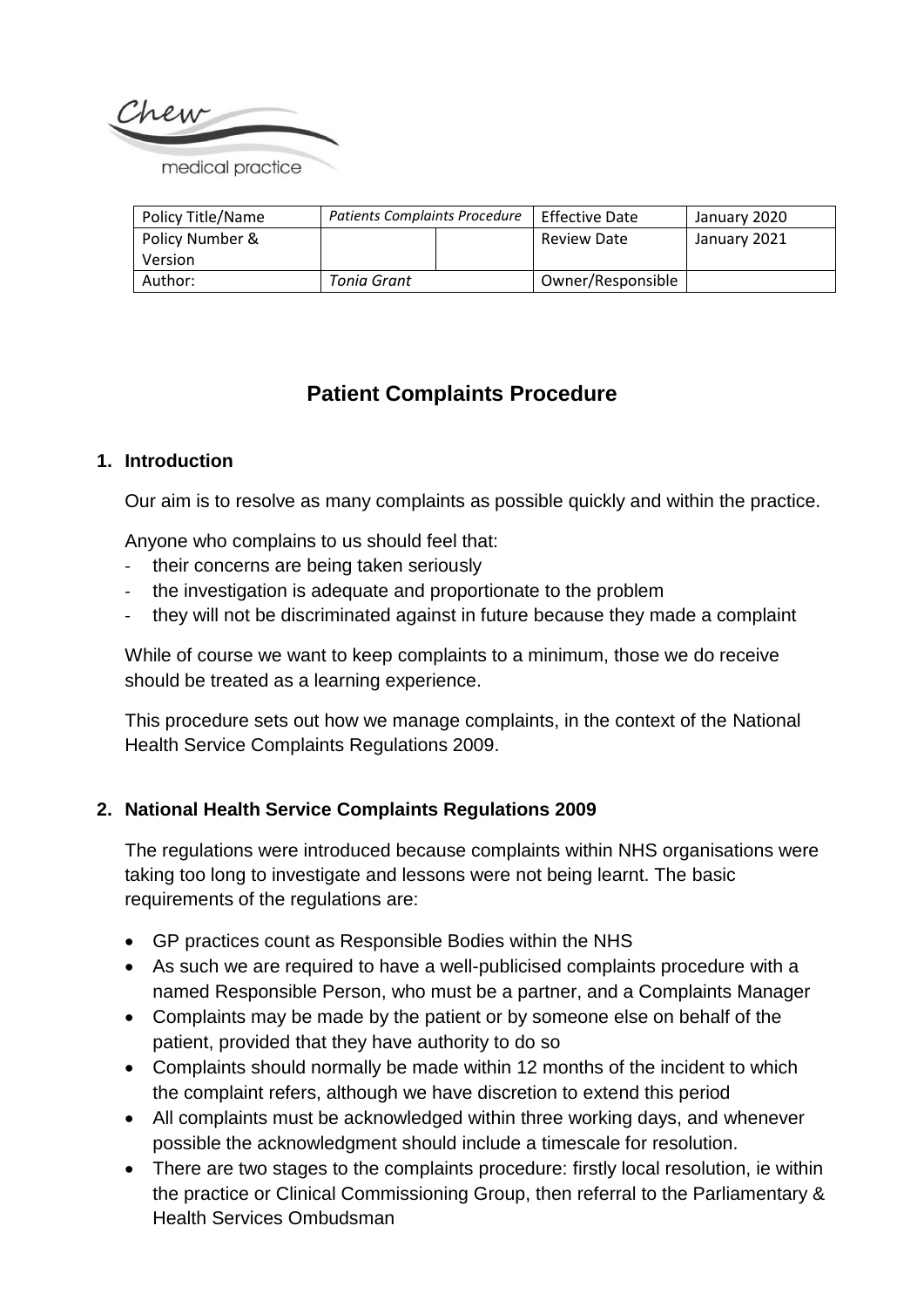All complainants must be made aware of the existence of advocacy services, the Ombudsman, and the Care Quality Commission.

## **3. Practice procedure for complaints made to us**

- 3.1 Definition: a complaint is any expression of dissatisfaction with our service requiring a response. This means that the matter cannot be resolved immediately by the person to whom it is addressed, requiring either further investigation or escalation to someone more senior.
- 3.2 The Responsible Person for complaints is Dr Sandra Fenn, Senior Partner

The Complaints Manager is Tonia Grant, Practice Manager

- 3.3 A complaint about the practice may be received in a number of ways: verbally in person or over the phone, by letter or by email, or on a complaint form. All are equally valid and will be treated the same. Any member of staff receiving a verbal complaint must write a note of the issue raised and the complainant's details as soon as possible afterwards.
- 3.4 The practice will not discriminate against complainants on any grounds when addressing a complaint, and will respect the human rights and diversity of complainants on all occasions. Equally, the fact of having complained will never adversely affect a patient's ongoing medical care at the practice.
- 3.5 If a patient is unable or lacks the confidence to make a complaint, then a relative, friend or advocate may make the complaint on their behalf, provided that one of the following applies:
	- The patient has consented in writing to allow a third party to act for them
	- The representative has power of attorney to act for the patient
	- The patient is a child under the age of 12 who lacks the capacity to complain for themselves

Patient confidentiality is of the utmost importance and it must never be assumed that a third party has the authority to act for a patient.

- 3.6 Information about how to complain will be made available to the public through posters, leaflets and on the practice website. On request, the information will be provided in other formats or languages.
- 3.7 All complaints must initially be brought to the attention of the Practice Manager, who will involve the Senior Partner as necessary. Any complaint that includes a matter of clinical judgement will be referred immediately to the Senior Partner.
- 3.8 The Practice Manager will arrange for the complaint to be acknowledged within three working days. If possible a full response will be provided within ten working days. If this is not possible because of the need to investigate further or because of the absence of key individuals, then the acknowledgement will explain this and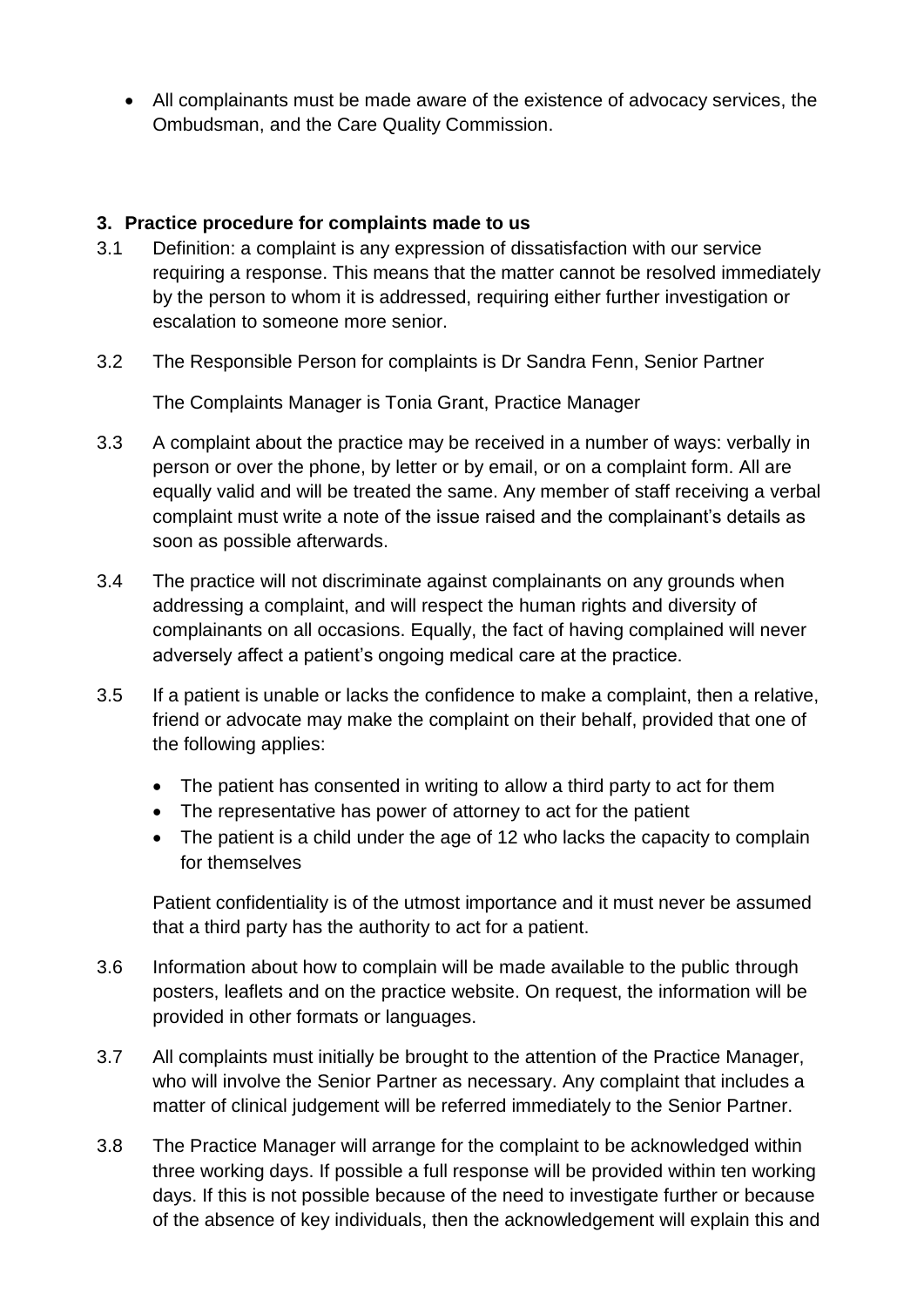will offer a realistic timescale for a full response. In most cases the Practice Manager will endeavour to speak to the complainant in person or on the phone, to understand their circumstances, establish details of the issue and reassure them that their concerns are being taken seriously.

The acknowledgement will include details of the advocacy services available locally: NHS BANES CCG Patient Advice and Liaison Service (PALS) and the Independent Complaints Advocacy Service (ICAS) – details of both in section 6.

The full response will contain details of how to complain to the Parliamentary and Health Service Ombudsman or the Care Quality Commission if the complainant is not satisfied with our response – details in Section 6.

3.9 The Practice Manager will keep a record of all complaints received on the practice intranet, with links to related electronic files. An annual return listing complaints broken down by category (but no personally identifiable data) will be supplied to NHS BANES CCG PALS on request. No paperwork relating to complaints must be kept on the patient's clinical record.

A complaint that is made verbally and is resolved within 24 hours does not need to be recorded under the regulations, but will be recorded anyway by the practice to ensure that as full a picture as possible is obtained of patient feedback.

- 3.10 The investigation process will vary according to the circumstances of the complaint. It may include some or all of the following:
	- Identifying someone not directly involved in the issue to take a lead or review the complaint
	- Interviewing staff and/or other witnesses to an incident
	- Analysis of patient care record (for clinical complaints)
	- Research into possible alternative approaches and financial implications (for policy complaints)
- 3.11 The Practice Manager is responsible for ensuring that the practice learns from complaints. This will be done through one or more of the following actions, as appropriate:
	- If the complaint refers to an incident that is significant in terms of the wellbeing of patients or the running of the practice, then it will be raised at a monthly Significant Events meeting in the practice, and will be the subject of an improvement action plan and subsequent review.
	- If the complaint concerns a practice policy, the issue will be raised at a practice meeting to review the policy. This is especially relevant where a number of complaints have been received about the same issue.
	- If the complaint relates to one individual, whether clinical or administrative, the issue will be raised with the individual and any remedial training or coaching will be arranged or disciplinary action taken if justified.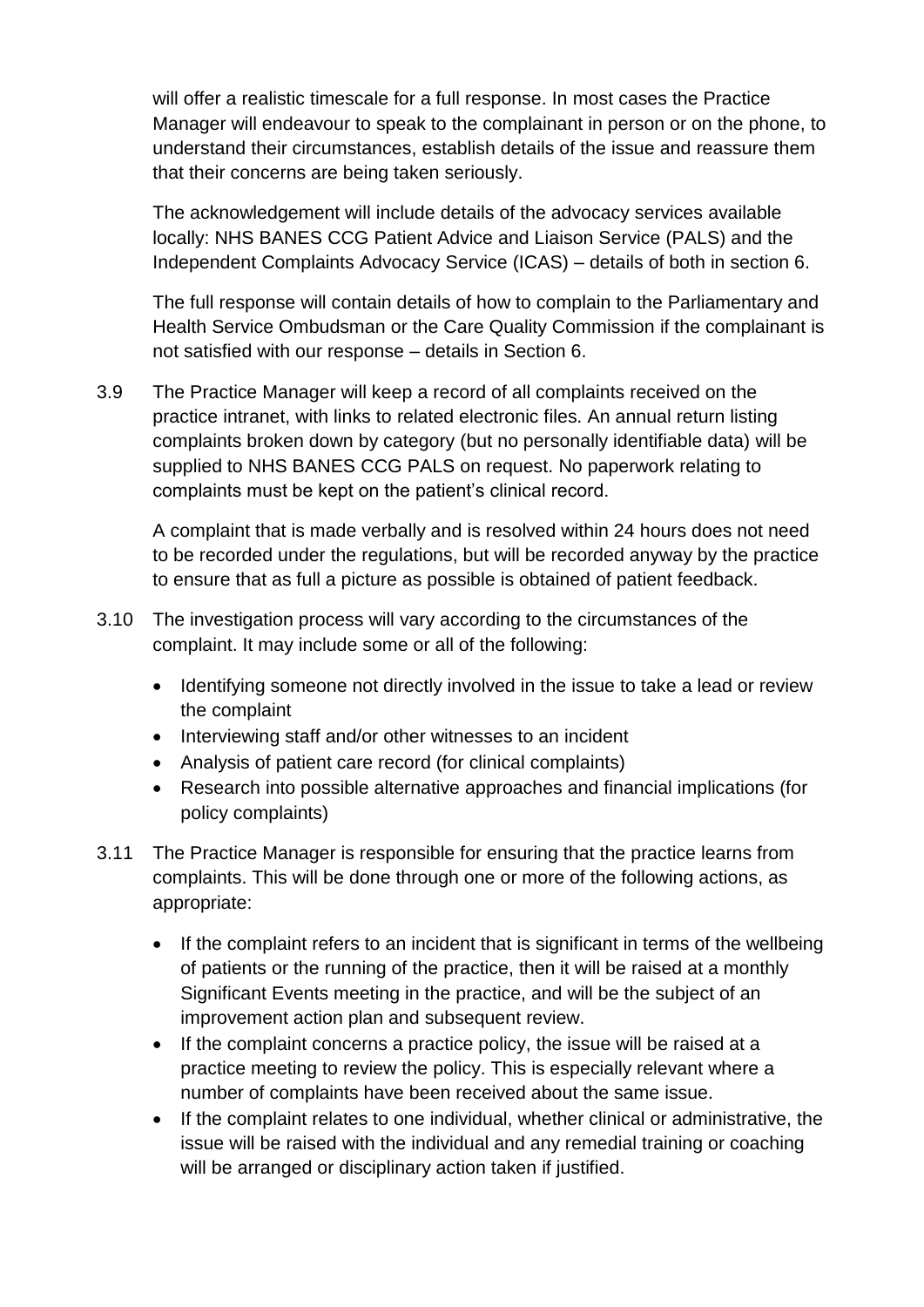3.12 In the case of a persistent complainant, our response will not be biased by previous experience, and each complaint will be considered independently. However, in cases where someone complains repeatedly and unreasonably, the Practice Manager will discuss the matter with the complainant and follow up with an agreed way forward in writing to try and prevent unnecessary waste of practice time in future.

## **4. Complaints about the practice**

Complaints may be made to NHS England, the organisation responsible for commissioning our services. The complaint should be addressed to the Patient Advice & Liaison Service (see address below). In this case the complainant is likely to be asked for their consent to the complaint being shared with the practice, to enable the PALS to investigate appropriately.

In most cases it is preferable to encourage the complainant to inform the practice directly of their concerns, with a view to achieving a rapid local resolution.

## **5. Complaints about secondary or shared care**

- 5.1 A patient may complain to us about some aspect of their care in secondary or other specialist care to which they have been referred by us. Every case must be judged individually, to assess an appropriate level of involvement. If the patient needs support to find the best way to express their concern to a third party organisation, then we will provide as much help as we are able to.
- 5.2 If a complaint spans the care provided by us and another organisation, then we will liaise with the complaints manager at that organisation to ensure full cooperation and if possible a single response to the complaint.

#### **6. Contacts**

## **Bath & North East Somerset Clinical Commissioning Group Patient Advice & Liaison Service**

- *For support with complaints to us, or to make a complaint about us. Also support the practice with complaints management in general.*

Complaints Manager, NHS Bath & North East Somerset Clinical Commissioning Group, 1st Floor, Kempthorne House, St Martins Hospital, Clara Cross Lane, Bath BA2 5RP

Freephone: 0300 561 0250 [Scwsu.palscomplaints@nhs.net](mailto:Scwsu.palscomplaints@nhs.net)

#### **Independent Complaints Advocacy Service**

- *For independent support to make a complaint about any NHS organisation* Contact PALS (see above) for more details